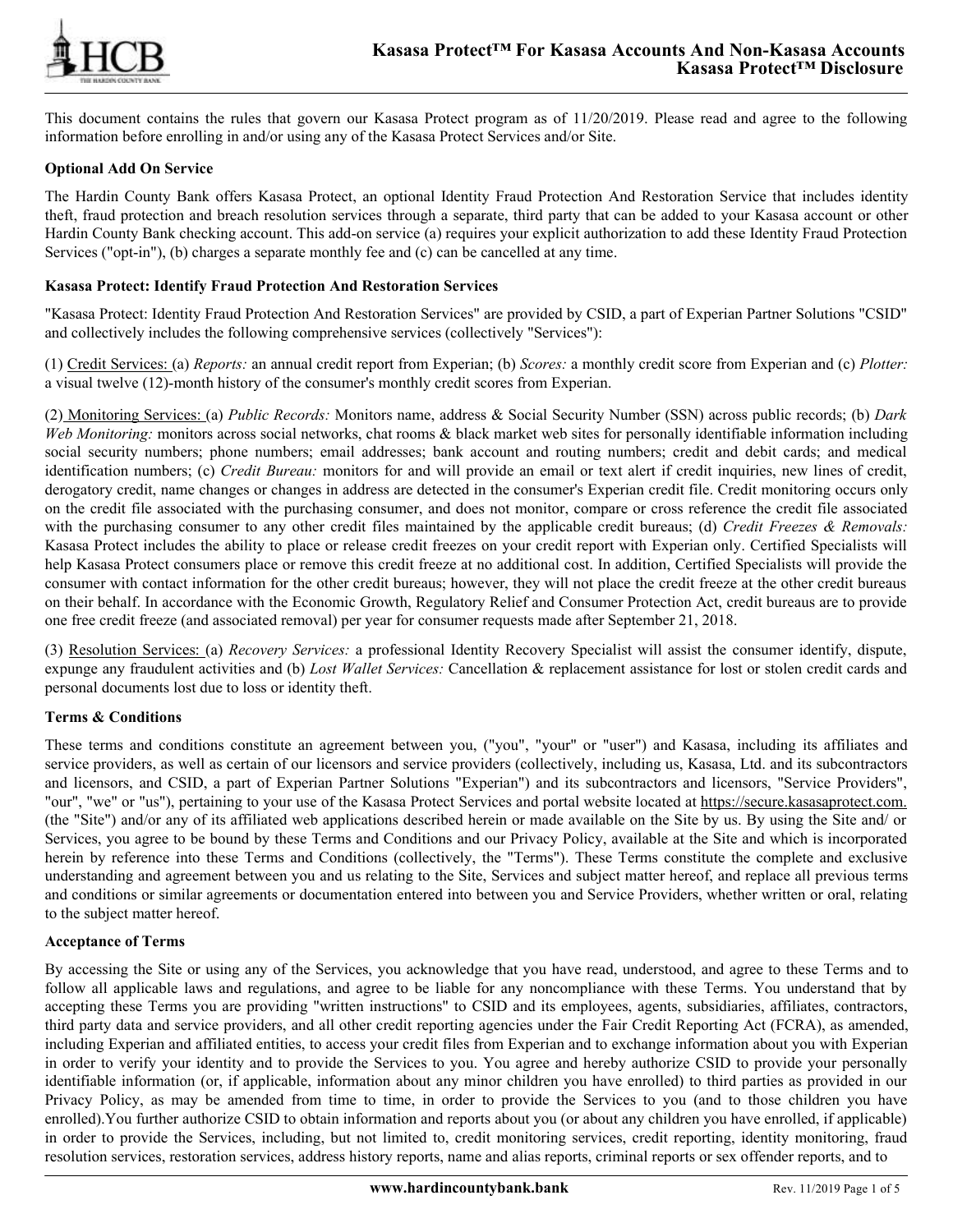provide monitoring and alerts. IF YOU DO NOT AGREE TO ANY OF THE TERMS, DO NOT ACCESS OR USE THE SERVICES.

We may from time to time update these Terms and your continued use of the Services indicates your agreement to any modification with respect to these Terms. You may not use the Services and may not accept the Terms if (i) you are not of legal age or mental state to form a binding contract with us, or (ii) you are a person barred from receiving the Services under the laws of the United States and/or other countries including the country in which you are resident or from which you use the Services.

#### **Fees**

Kasasa Protect services are provided for a monthly fee of **\$7.99 per person.** Kasasa Protect is available to a secondary accountholder listed on a joint account for an additional monthly fee of \$7.99 per person. Fee(s) will be automatically debited from your account on the third (3rd) of each month. Fee(s) begin on the third (3rd) of the month following your Enrollment Date and will end one (1) day after The Hardin County Bank has processed your cancellation request.

### **Changes & Modifications**

Kasasa Protect's services, fees, providers and / or partners are variable and may change with proper notification from our institution, Kasasa, Ltd. or our Service Providers.

We reserve the right to modify or discontinue, temporarily or permanently, the Services with or without notice to you. We reserve the right to make any such changes effective immediately to maintain the security of the system or Account Information or to comply with any applicable laws and/or regulations. You may reject changes by discontinuing use of the Services to which such changes relate. Your continued use of the Services will constitute your acceptance of an agreement with such changes.

Your access and use of the Services may be interrupted from time to time, including due to the malfunction of equipment, periodic updating, maintenance or repair of the Site and/or the Services or other actions that we, in our sole discretion, may elect to take. Maintenance upon the Services may be performed from time to time resulting in interrupted service, delays or errors in the Services. We and/or our Service Providers are not liable to you or any third party should we exercise our right to modify or discontinue the Services.

Changes in terms, conditions, services, fees and / or providers, if any, will be posted on the Kasasa Protect site located at https://secure.kasasaprotect.com. We encourage you to refer to this site on a regular basis for Services information.

### **Requirements**

To utilize Kasasa Protect you must: (1) be eighteen (18) years of age or older, (2) be a resident of the United States or any of its territories, and (3) register and maintain your unique email address (joint accountholders must each provide unique email addresses for this service) via the Kasasa Protect online portal.

### **Enrollment**

To receive Kasasa Protect's Services, you must (1) agree to the Kasasa Protect Services' Terms & Conditions and (2) establish the Services' monthly billing and (3) provide an accurate email address. Upon completing these three activities you will be enrolled in the program. ("Enrollment"). The date upon which these activities are completed will be your enrollment date ("Enrollment Date").

### **Verification**

Within one (1) business day after Enrollment, Kasasa Protect will provide you with an email that includes a link to the site (https://secure.kasasaprotect.com) and your subscriber number. After entering your subscriber number, you must verify your personal information. You agree to provide accurate, current and complete information about yourself. You agree to not misrepresent your identity. You also agree to maintain and update this information, including your email address on a regular basis to ensure its accuracy. Failure to provide and maintain accurate and complete information may prohibit your use of the Services or result in errors in information generated. ("Verification").

### **Portal Alerts & Notifications**

Upon verifying your personal information and selecting "I accept" to the Terms and Conditions of the Kasasa Protect Site, you will be able to receive alerts and notifications through the Site. Email notifications will be sent to the email address you maintain at the Site. You understand, acknowledge, and agree that in order to receive the full complement of Services, including receiving Services' alerts and notifications via the Site, you must first verify your identity and register and maintain your email address at the Site.

### **Communication**

We will communicate with you by email, text or by posting notices on the Site or through the Services. You agree that all agreements, notices, disclosures and other communications that we provide to you electronically satisfy any legal requirement that such communication be in writing. Your consent to receive communications electronically is valid until you revoke your consent notifying us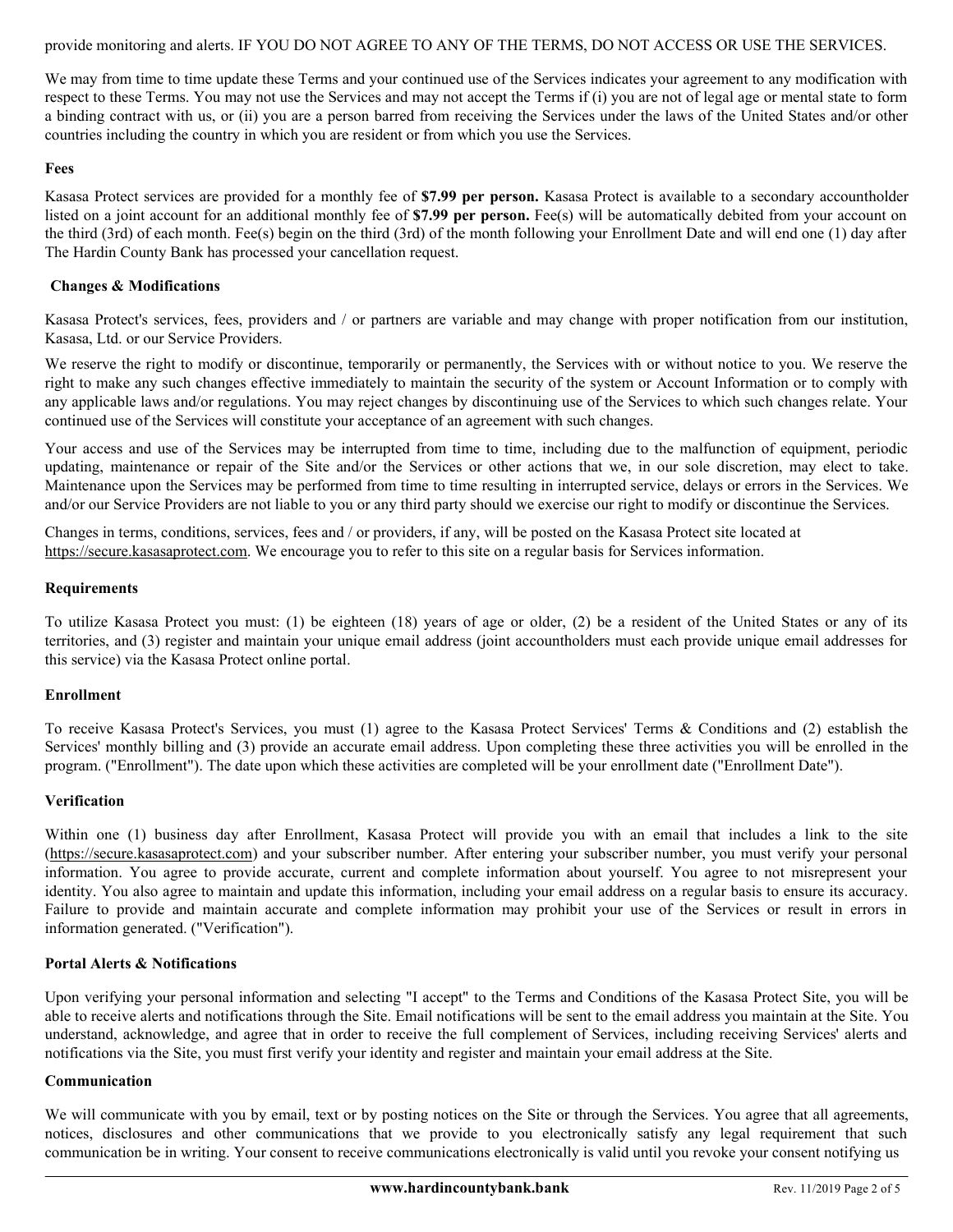of your decision to do so. If you revoke your consent to receive communications electronically, we may terminate your right to use the Services.

You understand and agree that any alerts provided to you through the Services may be delayed or prevented by a variety of factors. While we will use commercially reasonable efforts to provide timely and accurate alerts, we neither guarantee the delivery or accuracy of the content of any alert. You agree that we and/or our Service Providers will not be liable for any delays, failure to deliver, or misdirected delivery of any alert; for any errors in the content of an alert; or for any actions taken or not taken by you; or any third-party reliance on an alert.

To the extent that a user requests customer service or other assistance from us, you agree that Services Providers are authorized to access and view your Account Information to provide such assistance and support.

# **Availability of Services**

All items under these three (3) comprehensive services are available to you as identified below.

(1) Credit Services: After verification, you will be able to view all items listed under Credit Services, including credit information and alert details via the portal.

(2) Monitoring Services: All items listed under Monitoring Services will begin upon Enrollment. Viewing of Monitoring Services alerts is available upon Verification.

(3) Restoration Services: All items under Resolution Services are available upon Enrollment.

# **Security**

You are solely responsible for (a) the accuracy, quality and reliability of any and all information provided by you, or anyone authorized by you, to or with the Site and/or Services, (b) maintaining the confidentiality and security of your login information, passwords, and any other security or access information used by you or anyone you authorize on your behalf to access the Services (collectively, "Account Information"), (c) preventing unauthorized access to or use of the information, files or data that you, or anyone authorized by you, store or use in or with the Site and/or Services (collectively, "Account Data"), (d) all electronic communications, including account registration and other account holder information, email and financial, accounting and other data entered using the Account Information ("Communications"), and (e) without limiting the foregoing, any and all activities that occur while you utilize the Services.

We assume that any Communications received through use of the Account Information were sent or authorized by you. You agree to immediately notify Us if you become aware of any loss, theft or unauthorized use of any Account Information. We reserve the right to deny you access to the Services (or any part thereof) if we reasonably believe that any loss, theft or unauthorized use of Account Information has occurred. You must inform us of, and hereby grant to Service Providers and its affiliates, third-party providers, partners, licensors, employees, distributors and agents permission to use the Account Information to enable Service Providers to provide the Services to you, including updating and maintaining Account Data, addressing errors or service interruptions, and to enhance the types of data and services we may provide to you in the future.

### **Cancellation**

You may cancel your Services at any time by notifying your financial institution of your decision to cancel. Written notices should be sent to The Hardin County Bank, P.O. Box 940, Savannah, TN 38372 ATTN: Kasasa Protect Cancellation. Verbal requests should be directed to 731.925.9001.

Cancellations may take one (1) or more business days to process. Once processed, your Services and access to the Site will be terminated. Some of your information may remain stored by us or our Service Providers for record keeping purposes.

When cancelling, your then current month's fee will not be reimbursed or prorated. The Services' monthly fee will not be charged for the following month after a cancellation request has been processed by your financial institution.

We and/or Service Providers may cancel your access to the Services at any time for any reason, including, your breach of the Terms or actions by you that reflect an inability to comply with the Terms, we are required by law, a Service Provider has terminated a relationship with us or ceased to offer the Services to you, or the provision of Services to you is, in our sole opinion, no longer commercially viable.

The Hardin County Bank reserves the right to cancel your Services if the Services' monthly fees are not paid and properly fulfilled. Should we, our Service Provider(s) or The Hardin County Bank cancel your Services, a cancellation notification email will be sent to the email address you maintain at https://secure.kasasaprotect.com.

# **Closure of Checking Account**

Should your checking account be closed by you or The Hardin County Bank any add-on products / services associated with that account, including these Services, will also be terminated at the same time. Your then current month's account and/or Kasasa Protect fees will not be reimbursed or prorated. The monthly fee(s) will not be charged for the month following termination.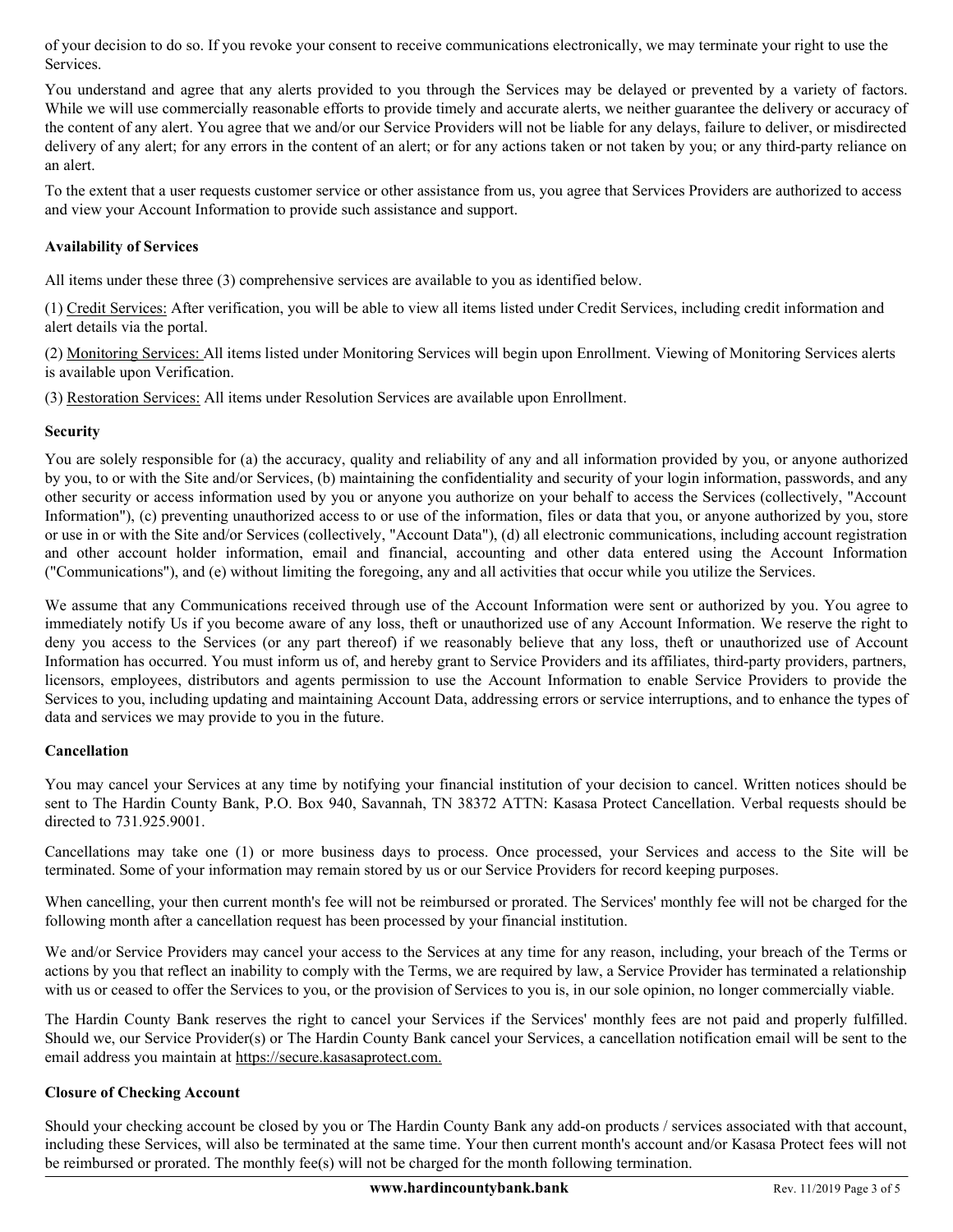# **Legal Notices**

(1) *Federal Notice.* Even without our plan, you have the right to a free credit report from each of the three major credit bureaus through annualcreditreport.com or 877-322-8228, the only authorized source under federal law. (2) *The Hardin County Bank Notice.* The Hardin County Bank shall not have any liability for the accuracy of the information contained in the credit reports provided through these Services including any liability for damages, direct or indirect, consequential or incidental. (3) Free credit monitoring services are available to every active credit consumer via www.freecreditscore.com. This free service provides electronic monitoring and notifies a consumer of changes to their credit file. Kasasa Protect includes the ability to place or release credit freezes on your credit report with Experian only. Certified Specialists will help Kasasa Protect consumers place or remove this credit freeze at no additional cost. In addition, Certified Specialists will provide the consumer with contact information for the other credit bureaus; however, they will not place the credit freeze at the other credit bureaus on their behalf. In accordance with the Economic Growth, Regulatory Relief and Consumer Protection Act, credit bureaus are to provide one free credit freeze (and associated removal) per year for consumer requests made after September 21, 2018.

# **Use of Your Information**

We, our Service Providers and/or any applicable national credit reporting agencies under the FCRA may use, modify, display, distribute, obtain any additional information and/or reports about you and/or create new materials using the Account Information, Account Data and/or your Communications to provide the Services to you. By submitting Account Information, Account Data and Communications, you agree that Service Providers may use your Account Information, Account Data and Communications for the purposes set out herein, without any particular time limit and without the payment of any fees.

Anonymous, aggregate information that does not contain personally identifiable information, comprising financial account balances, other financial account data, or other available data that is collected through users' use of the Services, may be used or licensed by us and/or the Services Providers for various purposes including but not limited to conducting certain analytical research, performance tracking, bench marking helping to improve products and services and to assist in troubleshooting and technical support.

# **Disclaimers of Warranties**

YOU EXPRESSLY UNDERSTAND AND AGREE THAT: (a) YOUR USE OF THE SERVICES AND/OR THE SITE, IS AT YOUR SOLE RISK; (b) THE SERVICES AND/OR THE SITE ARE BEING PROVIDED "AS IS" AND "AS AVAILABLE"; (c) TO THE MAXIMUM EXTENT PERMITTED BY LAW, WE AND/OR OUR SERVICE PROVIDERS DISCLAIM ANY AND ALL WARRANTIES WITH RESPECT TO THE SERVICES AND/OR THE SITE, IN WHOLE OR IN PART, INCLUDING (i) ANY IMPLIED WARRANTY OF FITNESS FOR A PARTICULAR PURPOSE, MERCHANTABILITY, FUNCTIONALITY, TITLE AND NON-INFRINGEMENT, (ii) REPRESENTATIONS AND WARRANTIES THAT THE SITE AND/OR THE SERVICES WILL MEET YOUR REQUIREMENTS, WILL BE SECURE, THAT THE QUALITY OF THE SERVICES AND/OR THE SITE WILL MEET YOUR EXPECTATIONS OR REQUIREMENTS, AND THAT ANY ERRORS IN THE TECHNOLOGY WILL BE CORRECTED, (iii) REPRESENTATIONS AND IMPLIED WARRANTIES ARISING FROM COURSE OF DEALING AND COURSE OF PERFORMANCE, (iv) ANY WARRANTY, EXPRESS, IMPLIED, STATUTORY OR OTHERWISE, RELATED TO THE COMPREHENSIVENESS, COMPLETENESS, CORRECTNESS, LEGALITY, RELIABILITY OR ACCURACY OF THE SERVICES AND/OR THE SITE, IN WHOLE OR IN PART, (v) ANY WARRANTY THAT THE SERVICES AND/OR THE SITE WILL BE SECURE, UNINTERRUPTED, TIMELY, VIRUS-FREE OR ERROR-FREE, AND (vi) WARRANTIES RELATED TO THE ACCURACY OF ANY INFORMATION OBTAINED THROUGH THE SERVICES, THE RESULTS THAT MAY BE OBTAINED FROM THE USE OF THE SERVICES, THE CORRECTION OF DEFECTS IN THE SERVICES, OR THAT THE SERVICES WILL OPERATE IN COMBINATION WITH ANY OTHER HARDWARE OR SOFTWARE; (e) ANY MATERIAL DOWNLOADED OR OTHERWISE OBTAINED THROUGH USE OF THE SITE AND/OR THE SERVICES IS DONE AT YOUR OWN DISCRETION AND RISK; (f) YOU ARE SOLELY RESPONSIBLE FOR ANY DAMAGE TO YOUR COMPUTER SYSTEM OR OTHER DEVICE OR LOSS OF DATA THAT RESULTS FROM YOUR USE OF THE SERVICES AND/OR THE SITE; AND (g) THE CURRENT STATE OF THE SERVICES AND/OR THE SITE DOES NOT ALLOW FOR ERROR-FREE USE OF THE SERVICES AND THAT INTERRUPTIONS, CRASHES, DOWNTIME AND DELAY IN SERVICES MAY OCCUR.

NO ADVICE OR INFORMATION, WHETHER ORAL OR WRITTEN, OBTAINED BY YOU FROM SERVICE PROVIDERS THROUGH OR FROM THE SERVICES WILL CREATE ANY WARRANTY NOT EXPRESSLY STATED IN THESE TERMS. SOME JURISDICTIONS DO NOT ALLOW THE EXCLUSION OF CERTAIN WARRANTIES, SO SOME OF THE ABOVE EXCLUSIONS MAY NOT APPLY TO YOU.

### **Limitations on Liability**

TO THE MAXIMUM EXTENT PERMITTED BY LAW, WE AND/OR OUR SERVICE PROVIDERS WILL NOT BE LIABLE TO YOU OR ANY THIRD PARTY FOR ANY DAMAGES, CLAIMS OR LOSSES INCURRED, INCLUDING COMPENSATORY, INCIDENTAL, INDIRECT, DIRECT, SPECIAL, PUNITIVE, CONSEQUENTIAL, OR EXEMPLARY DAMAGES, HOWEVER CAUSED AND WHETHER BASED IN CONTRACT, TORT (INCLUDING NEGLIGENCE), PRODUCT LIABILITY OR